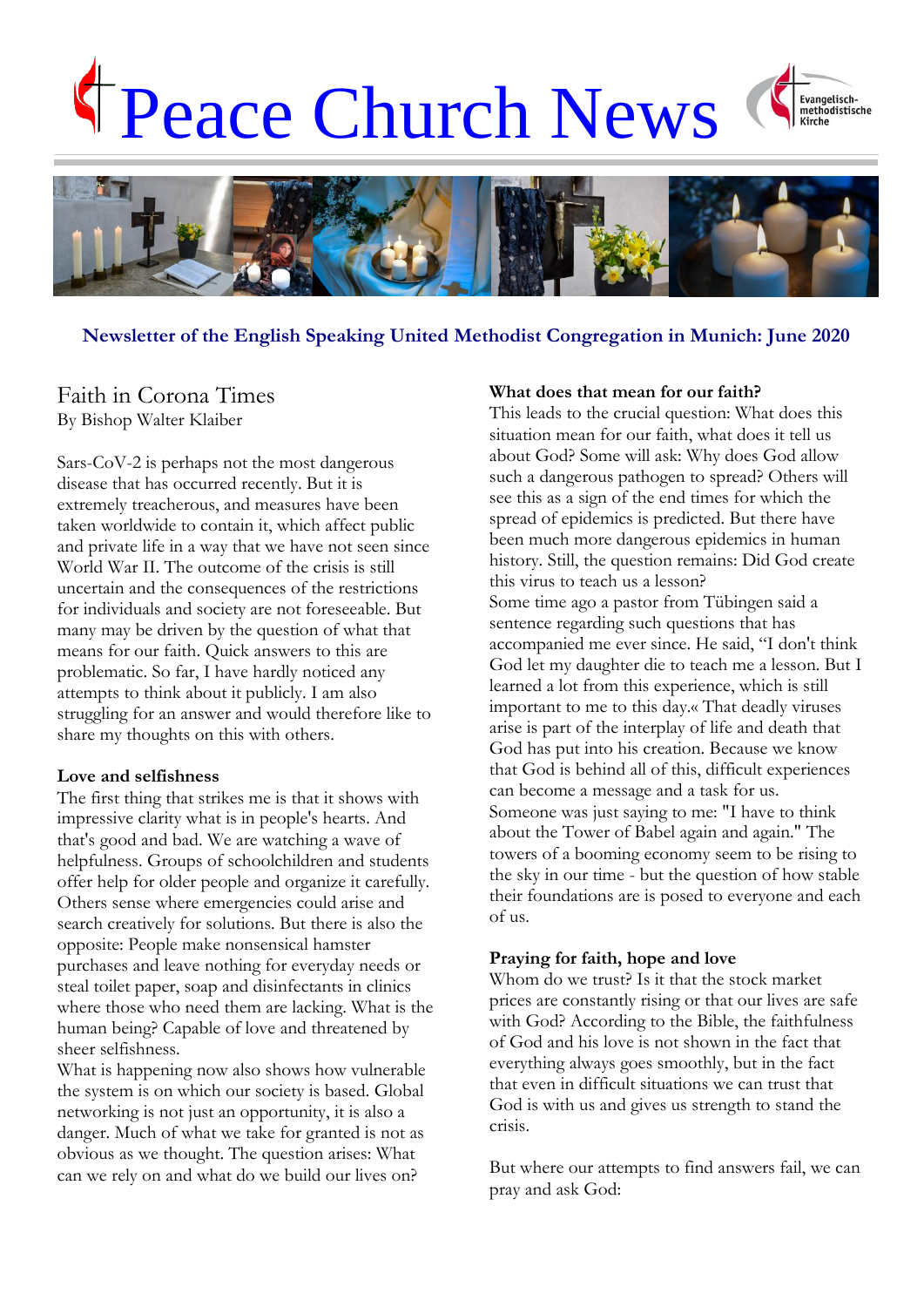- for *faith* and trust that he will be with us when the illness hits us or shatters much that we have relied on so far. We are safe in him; he will give help.
- for *hope* and confidence that there will be ways out of this crisis. After that, some things will be different. But perhaps the crisis also offers opportunities for new ways of working together.
- for *love* that overcomes our selfishness and blossoms unexpectedly between people because God gives love, love, that fulfills my life and that of others in giving and receiving.
- The author Dr. Walter Klaiber is Bishop emeritus of the United Methodist Church. After his retirement, he is living in Tübingen.

Invitation to Worship at Peace Church on Pentecost Sunday

# **On Pentecost Sunday, 31 May 2020,**

we offer a "worship service to go".

The church is open from 12 noon to 3pm, with short services starting at 12noon, 1pm and 2 pm.

They last for 30 to 40 minutes, then music is played until the next worship part begins.

Each little worship will be exactly the same, just with different people. So, you won't miss out on anything.

The Services are prepared, and 15 people of the Peace Church had a sort of "rehearsal" meeting on Sunday 24 May. All went fine. And we think, it is safe to open the church now. We are looking forward to seeing you all soon!

Please, let Pastor Christine know in advance if you know at which time you are planning to come and attend worship.

Thanks so much! It makes planning much easier. Invitation to Peace Church Worship in the weeks after Pentecost

## **From after Pentecost on we offer small, individual worship opportunities at different times of the week.**

One on **Tuesday at 6:00 pm** on. The group meets in church one week and has an online service the other week.. Leaders are Rino, Vanda, Moses, Theo and others.

One on **Thursday at 6:00 pm** for adults only (in favour of those who don't feel safe because of their age, physical constitution and/or health issues). Babies and toddlers can be brought along, but not Kindergarten- or school children. Leaders are Pastors Christine & Reiner, Katie Gill and Sue Lawson.

One on **Saturday at 5:00 pm** for families with Kindergarten- or school children. The services will be very child-friendly all-age services, and last about 40 minutes. Leader is Pastor Christine.

One on **Sunday evening at 6 pm** for anybody who likes a quiet evening prayer. Leaders are Rahel Pereira, Kat Wagner & Megan Bedford-Strohm.

We don't "touch" the Sunday noon time, until regulations become less restrictive again. We don't yet know when this will be.

In all this, do keep in mind: no pressure at all. If anyone feels better to stay home a little longer, this is perfectly fine. We all need to be responsible for ourselves, make sure we feel comfortable and safe with what we do.

## **Every weekend there will be a recording of one service on Peacecast!**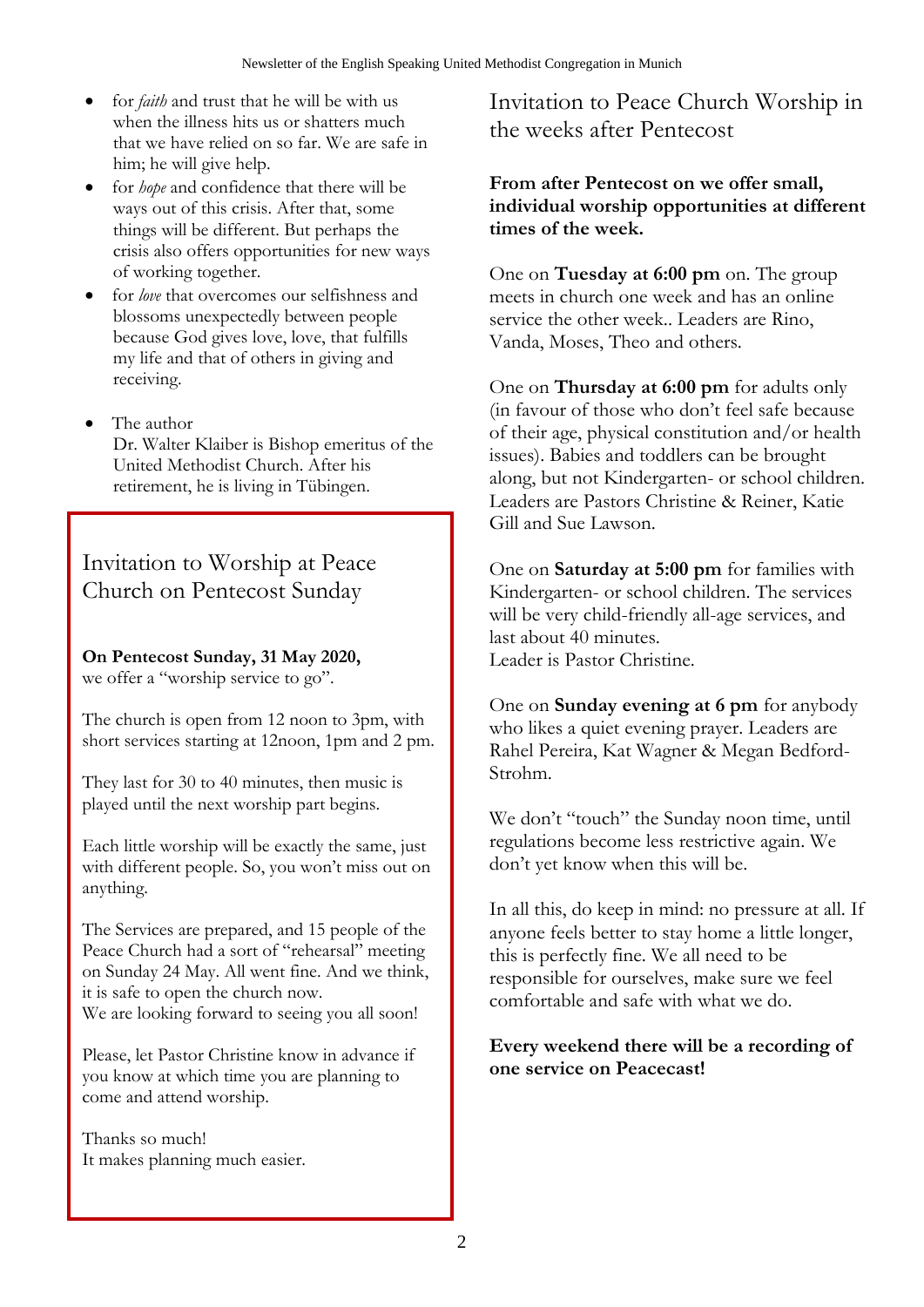Did You know that…

The last Homework Club took place on 20<sup>th</sup><br>March? Because churches were already clo **1** March? Because churches were already closed, the kids and teachers met at Christine's home in Putzbrunn. After that day meetings were not possible anymore. Ever since the kids and youth receive individual help and support as they need it. Some of them are now in the middle of exams, some have not restarted school yet. Kindergarten and KiTa Kids are still home, too.

Since the shutdown Pastor Christine has been<br>Sending fun and activity packs to many of the  $\mathbf{\mathcal{S}}$  sending fun and activity packs to many of the church children. These envelopes make kids and parents happy, and bring some fun moments into the families.

The Kids' Club holiday project in Kundl, Austria<br>could not take place. The borders to Austria could not take place. The borders to Austria were closed almost immediately after the shutdown. It was clear that we could not go there.

The last Kids' Club was at the beginning of<br>March? Ever since we were not allowed to **L** March? Ever since we were not allowed to meet. The Kids' Club team is hoping to offer small projects with a limited number of children, as soon as little groups are given permission to meet again.

unday school has to take a long break? The Sunday school has to take a long break? The<br>
materials produced for the months April to July were not used at all. We may work with them next year. Maybe Sunday School can restart before Christmas. But nobody knows.

t is unsure whether we will be able to have an It is unsure whether we will be able to have an<br>African-style Harvest Festival? We hope and pray that we can… but nothing is certain yet.

ible study groups are taking a break or meeting Bible study groups are taking a break or meet<br>Oonline? Liturgy books for services at home were produced and sent out. They can also be found on the website.

Some young people came up with the Peacecast<br>dea? You can listen to the statements and idea? You can listen to the statements and voices of various church people on the website. They share about their faith and talk about their experiences in this weird time of Covid-19. The contributions are worth listening to. A big Thank You to the group who initiated the Peacecast!

Peace Church started a Corona Unemployment<br>Fund? Should you be in need of money to Fund? Should you be in need of money to cover everyday expenses until government support money is received, speak confidently to Pastor Christine. She can help.

n 2020 there will be no charge conference? We  $\prod$ n 2020 there will be no charge conference? We<br>try and meet as a Council on Ministries, as soon as meetings are allowed again. Maybe towards the end of June or the beginning of July?

The Peace Church website and the Facebook<br>account are worth checking? Latest pieces o account are worth checking? Latest pieces of information and beautiful texts, prayers, photos and other ideas can be found there.

**P**astor Christine was in the church every Sunday<br>at noon in the last few weeks? Some people at noon in the last few weeks? Some people who needed to meet her, did come and find legal or financial support.

We have African-style face masks? They were<br>sewn by a dressmaker and can be handed ou sewn by a dressmaker and can be handed out or sold to people who want them, on Sundays.

The church building is prepared for Sunday 31<br>May when we want to open Peace Church May when we want to open Peace Church again? We arranged the premises according to the government regulations and hope it will work for us.

# **Confirmation class**

A Manna & Mercy Book Reading Confirmation Class has just begun. In the group are: Joel Talleh, Russel Bonsu, Akua Frimpong, Esther Owusu and Priscilla Nyarko. The Confirmation of the young people will be in April 2021.